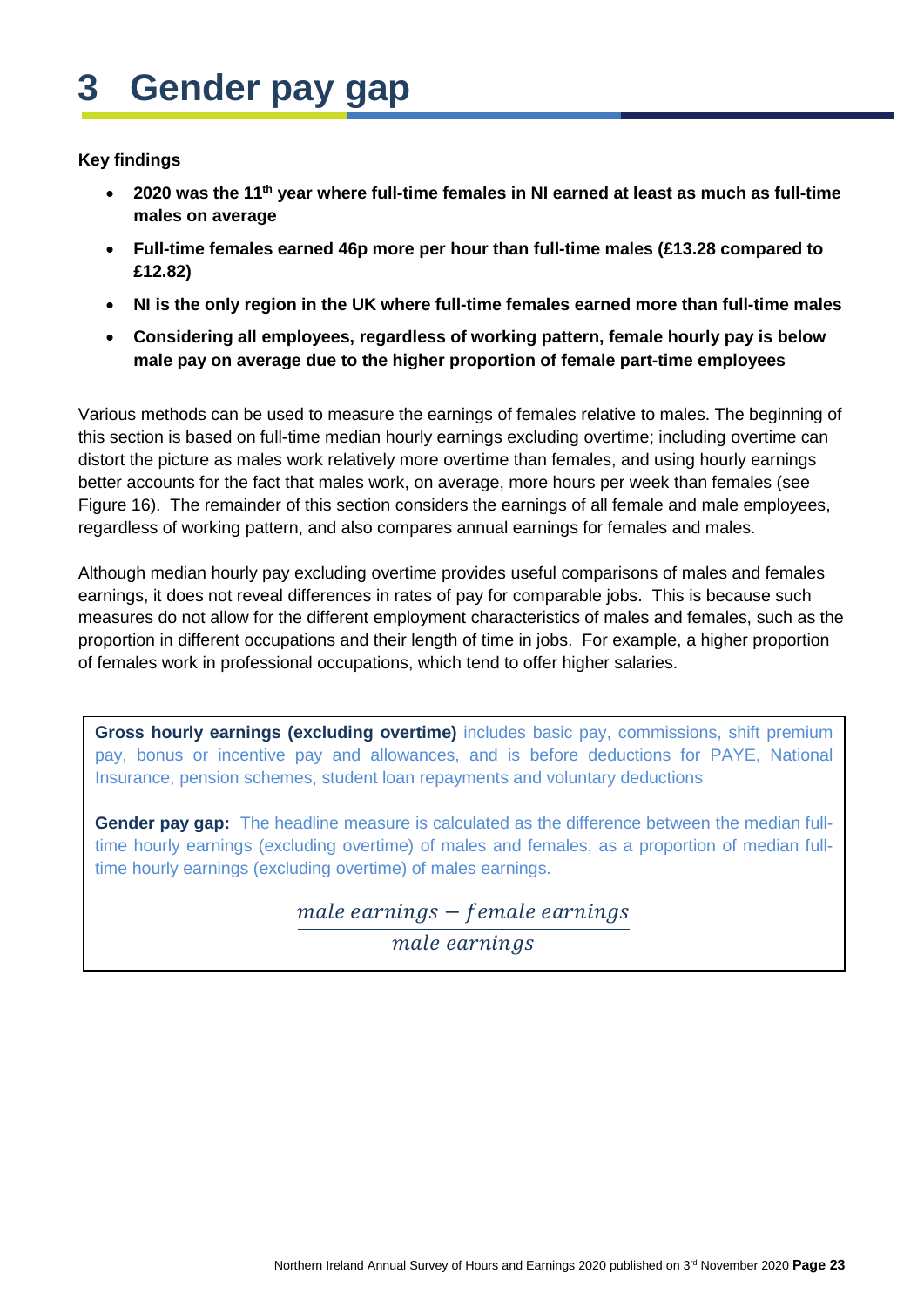#### **11th year where full-time females earned at least as much as full-time males**



**Figure 15: Gender Pay Gap for full-time employees in NI and the UK, April 2000 to April 2020**

**Download in excel** 

The results from the 2020 ASHE show that the gender pay gap for full-time employees in NI is negative, with females who work full-time earning 46p per hour more on average than males (£13.28 per hour compared to £12.82 per hour for males). This is equivalent to a 3.6% gender pay gap in favour of females; larger than the 2.9% gender pay gap in favour of females (equivalent to 37p per hour) recorded in 2019.

This is the 11<sup>th</sup> consecutive year where the gender pay gap has been zero or in favour of females, and NI continues to be the only region in the UK where this is the case. In the UK, full-time females (£14.37) earned less than full-time males (£15.53) on average in 2020; a gender pay gap of 7.4% in favour of males.

The following section explores beyond the headline gender pay gap measure (full-time hourly earnings excluding overtime) and considers the experience across different age groups, working patterns, occupations and sectors.

*Note: there were a number of methodological changes during the series in 2004, 2006 and 2011. See Section 4 Further information for full details*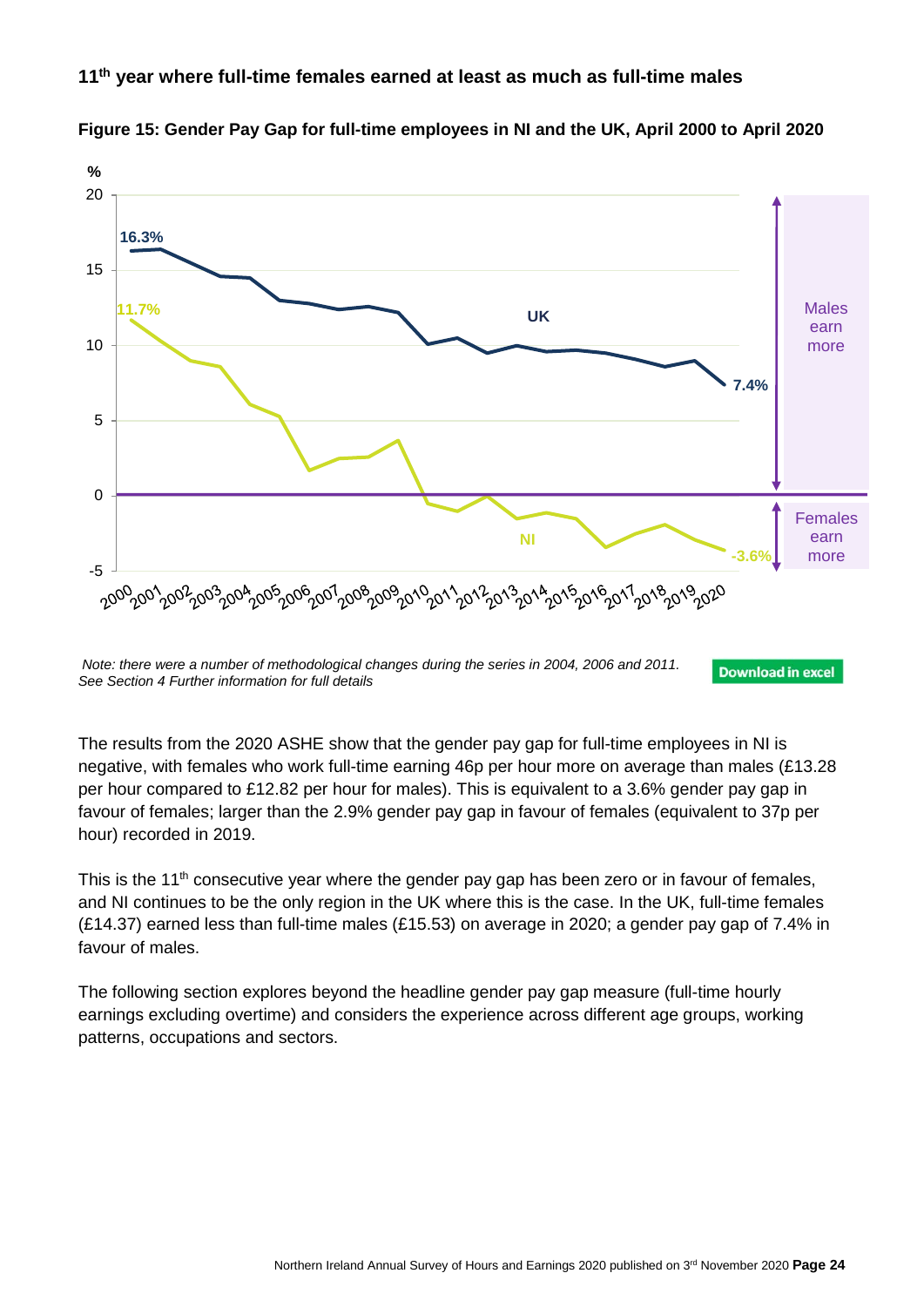#### **Females in the public sector have highest average earnings**





*See Section 4 Further information for full details Non-zero axis*

Overall, public sector employees earned more on average than private sector employees. Within this, females earned more in the public sector on average than males, whilst they earned less in the private sector on average than males. This has been the broad trend since 2010.

When making similar comparisons with the UK earnings, full-time males earned more in both the public and private sectors than full-time females. While full-time female public sector workers in the UK (£16.77) earned slightly more (74p per hour) than the NI equivalent (£16.03), UK full-time male private sector workers (£14.66) earn significantly more (£2.69 per hour) than the NI equivalent (£11.97).

Half of full-time females worked in the public sector compared to approximately a quarter of full-time males. Therefore, due to the composition effect of a higher relative proportion of females than males (50% compared with 26% respectively) working in the public sector, where earnings were higher on average, median earnings for full-time females were higher than males.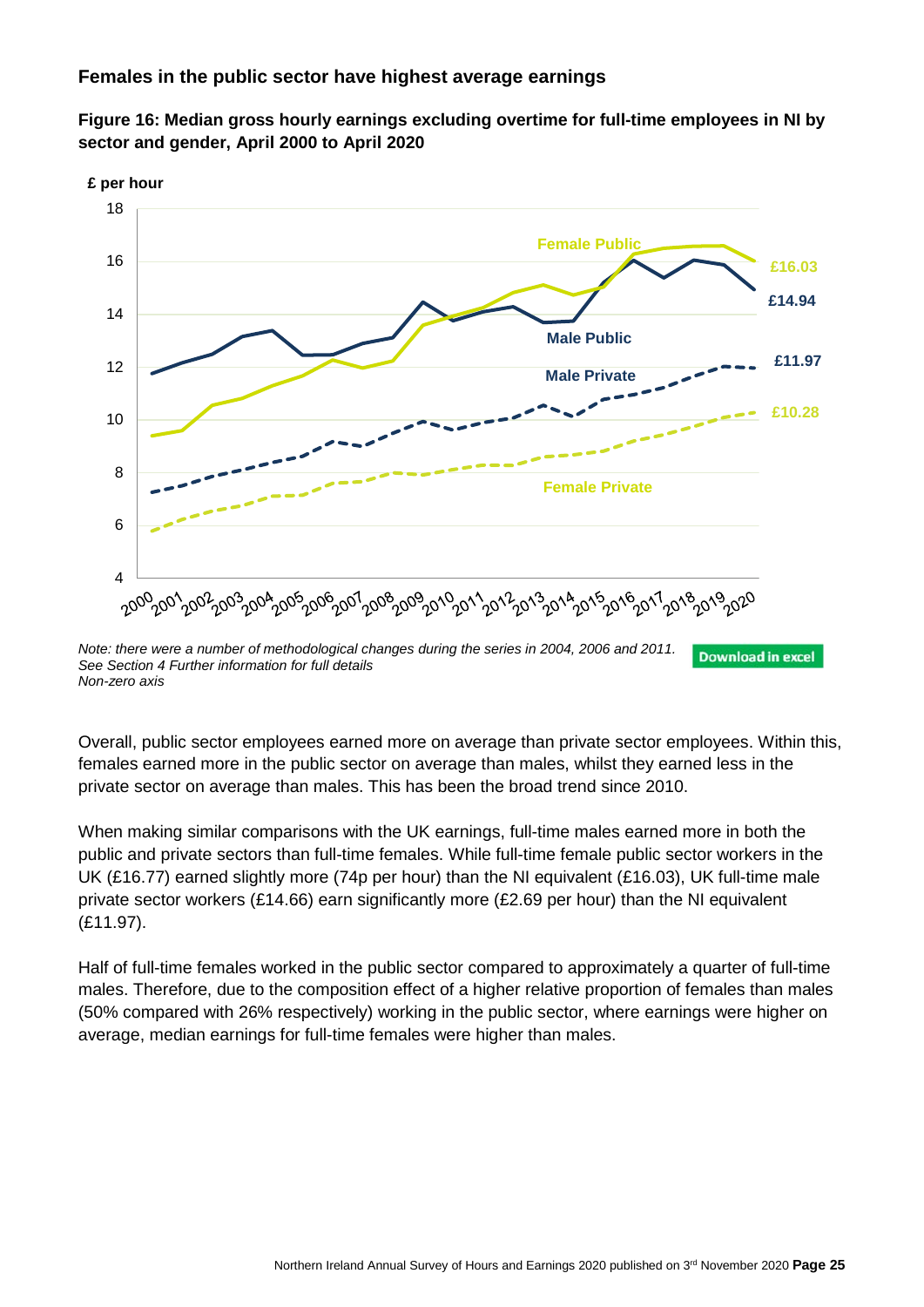## **Full-time and part-time females earn more than males, but overall males earn more**

**Full-time employee** is defined as anyone aged 16 years or over that is directly paid from a business's payroll for carrying out more than 30 paid hours per week (or 25 or more for the teaching professions).

**Part-time employee** is defined as anyone aged 16 years or over working 30 or less paid hours a week (or less than 25 for the teaching professions).





*Note: Non-zero axis*

Figure 17 presents hourly earnings for males and females disaggregated by working pattern and shows that part-time earnings for females (£9.87) were greater than part-time earnings for males (£9.63), and full-time earnings for females (£13.28) were greater than full-time earnings for males (£12.82). However, hourly earnings for males (£12.30), regardless of working pattern, were £1.01 higher than for females (£11.29), and hourly earnings for part time workers were lower than full-time workers regardless of gender.

The higher earnings for 'all' males, regardless of working pattern, is illustrated in the **[Gender Pay](https://www.nisra.gov.uk/statistics/labour-market-and-social-welfare/annual-survey-hours-and-earnings#toc-4)  [Gap explanation](https://www.nisra.gov.uk/statistics/labour-market-and-social-welfare/annual-survey-hours-and-earnings#toc-4)** on the NISRA website. These higher earnings are primarily due to a larger proportion of males (84% compared with 57% of females) in full-time work, which has higher hourly rates of pay on average than part-time employment and proportionately fewer low paid jobs.

**Download in excel**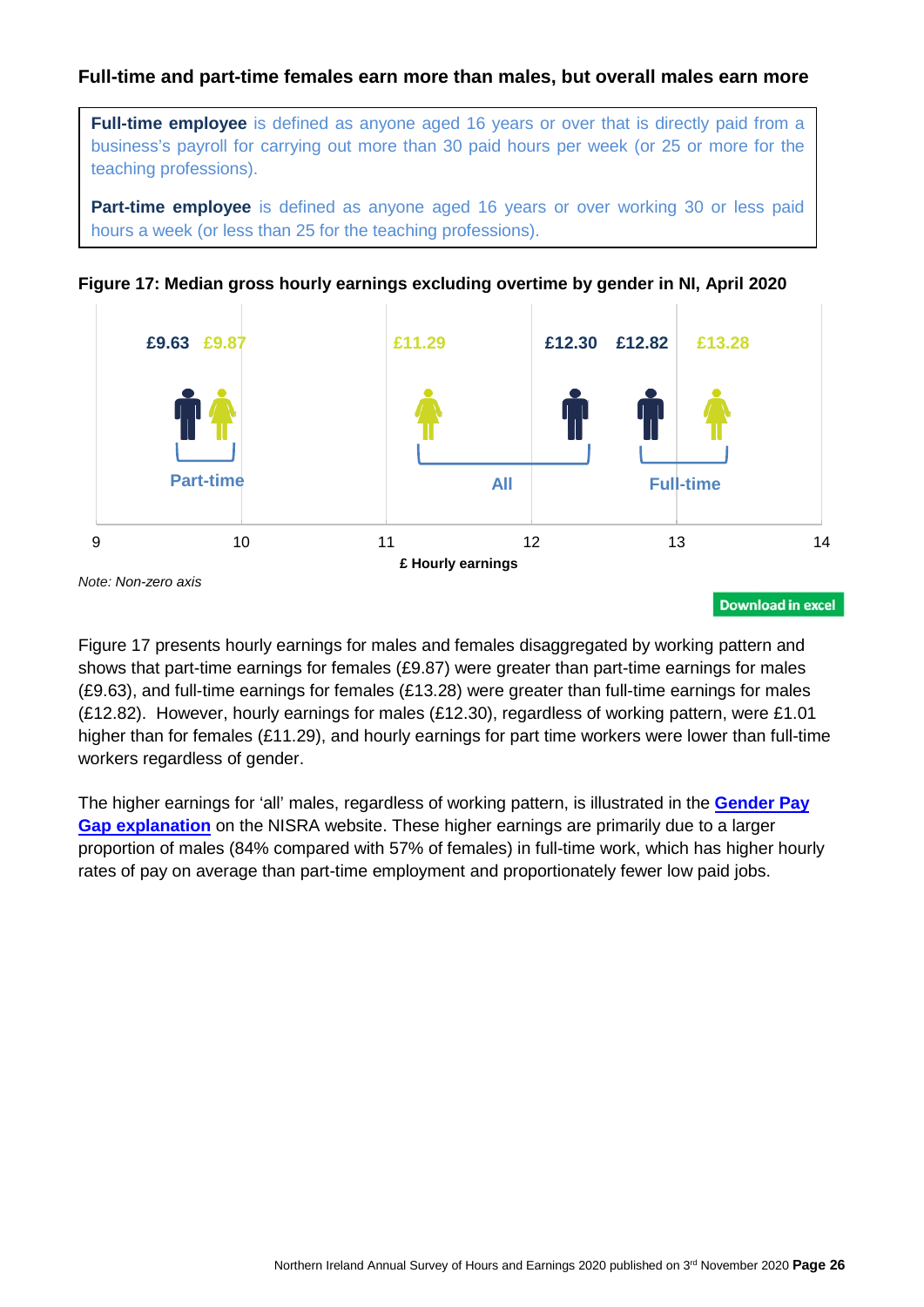## **Part-time workers earn less on average in all occupation groups**

## **Figure 18: Median gross hourly earnings excluding overtime by working pattern and Occupation in NI, April 2020**



A closer examination of the pay difference between part-time and full-time jobs shows that, not only are part-time jobs more likely in lower paid occupation groups but, even within occupation groups, part-time workers' hourly pay rates are, on average, lower than full-time hourly pay rates.

Figure 18 shows that approximately a third of all part time jobs were in the two lowest paid occupation groups ('Elementary Occupations' and 'Sales and customer service occupations'), while only 12% of full-time jobs were in these occupation groups. At the other end of the pay scale, approximately a third of full-time jobs were in the top two paying occupation groups ('Managers, directors and senior officials' and 'Professional occupations'), compared to under a fifth of part time jobs.

Comparing part-time and full-time hourly rates within occupations shows that part-time workers earned less, on average, in every occupation group, with the difference ranging from £8.15 per hour in 'Managers, directors and senior officials' to 19p per hour in 'Caring, leisure and other service occupations'.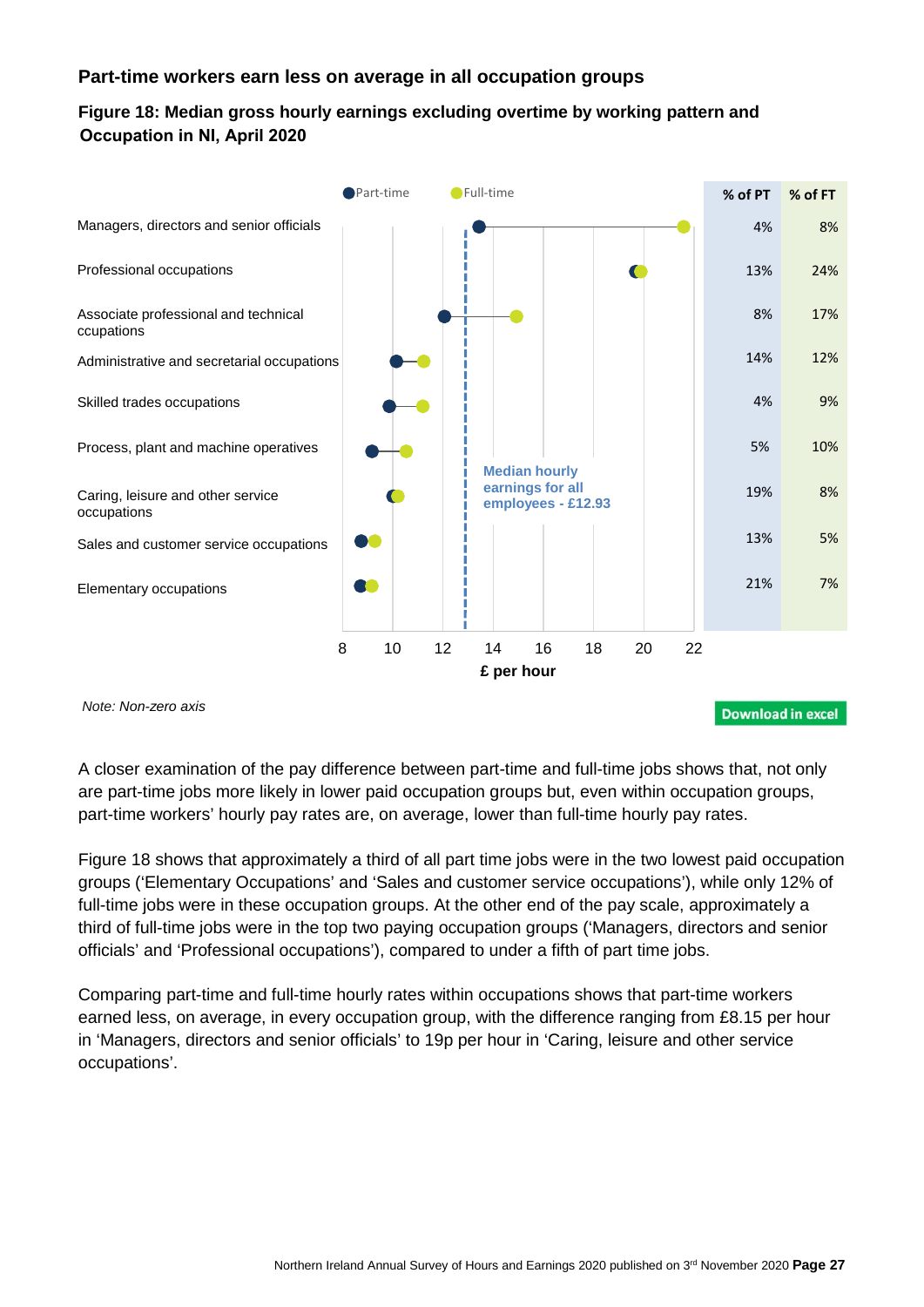



The ASHE 2020 data show that males and females have similar median hourly earnings (excluding overtime) for all age groups under 40. However, males earned over £2 per hour more in the 40 to 49 and 60+ age groups, and £1.40 per hour more in the 50 to 59 age group.

Male earnings notably peak higher and later than female earnings. Median hourly earnings for males peaked within the 40-49 age group at £14.37, whilst female's median hourly earnings peaked at £12.47, almost £2.00 lower and in the earlier age category of 30-39 years.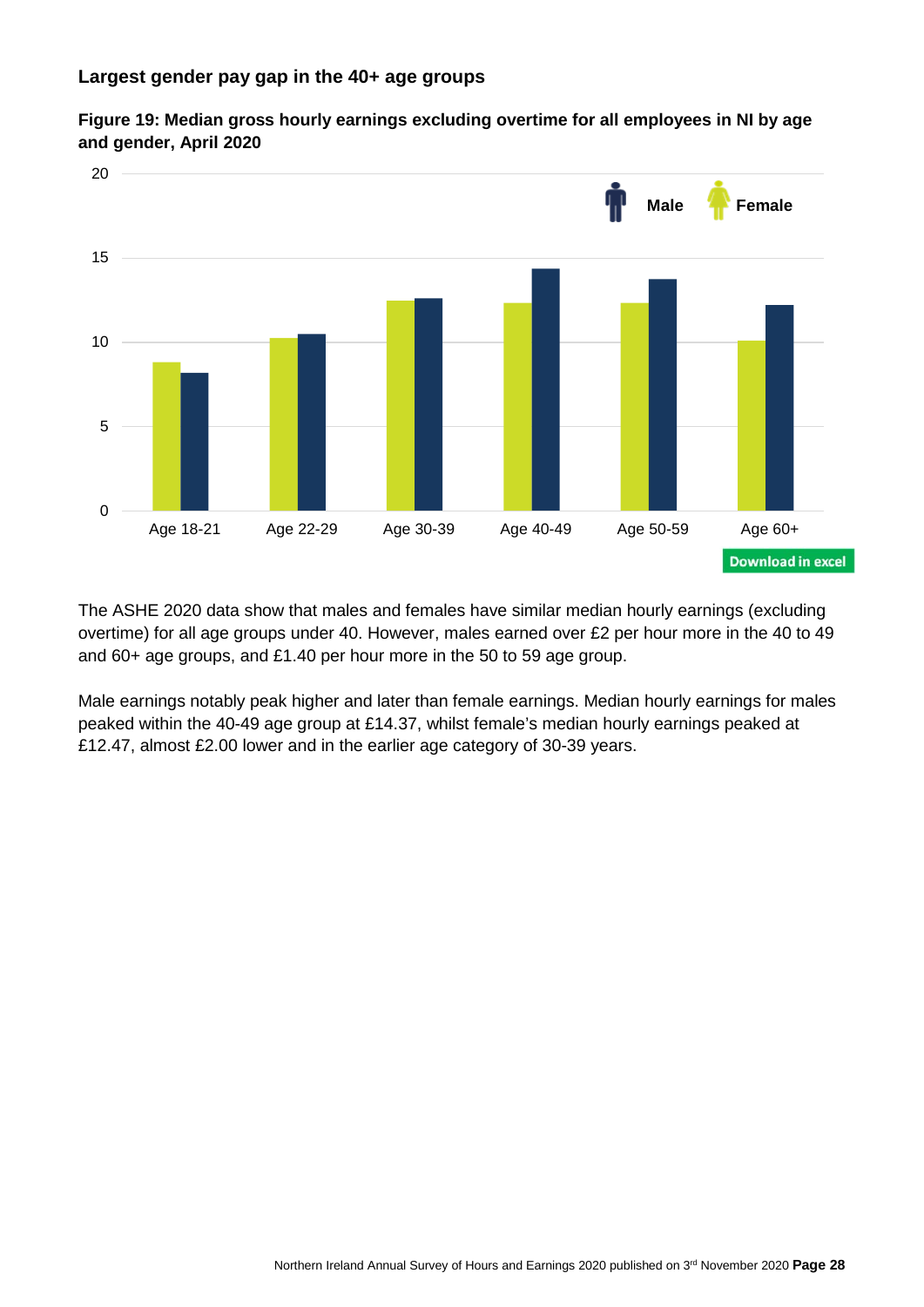#### **Females earned less on average than males in seven of the nine occupation groups**

**Occupation:** Results are collated using the 2010 Standard Occupation Classification (SOC10).

## **Figure 20: Median gross hourly earnings excluding overtime for all employees in NI by occupation and gender, April 2020**



The gender pay gap is in favour of males when considering all employees. Disaggregating the data into occupation groups shows that this holds in seven out of nine occupation groups.

The occupation groups in which females earned more on average were 'Managers, directors and senior officials' (54p per hour more) and 'Sales and customer service occupations' (a small difference of 1p per hour). Females however, made up only a third of employees within 'Managers, directors and senior officials', which is the highest paying group, and only 5% of all females worked in this occupation group.

The largest difference between male and female average pay was in the 'Professional occupations' group, where, on average, for every pound earned by males, females earned 92p (£21.07 compared to £19.40 per hour). Median earnings for males were highest in 'Professional occupations' and 40% of employees within this occupation group were male.